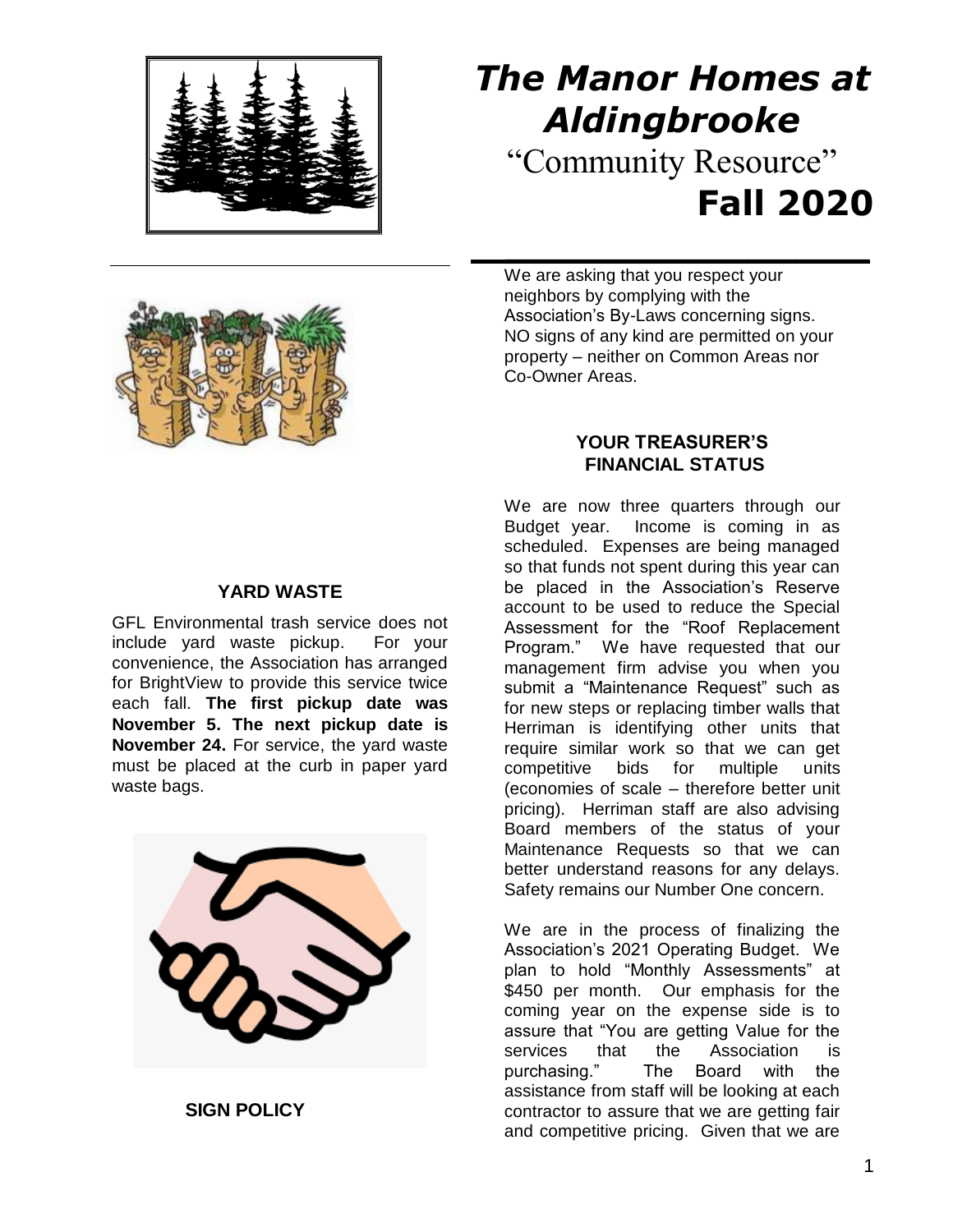entering the first year of the "Roof Replacement Program" which will extend over the next five years, we are prioritizing a list of projects over these years so that we can continue to hold the "Monthly Assessments" to \$450 per month. A list of these projects will be provided in our next Newsletter. *Arnie Budin, Treasurer*

## **OWNER INDIVIDUAL MAINTENANCE REMINDERS**

**Sump Pumps** — You should check your sump pump periodically to make sure it is functioning properly. When in doubt, please contact your plumber and have it inspected. You might also want to consider installing a backup sump pump.

**Hot Water Tank**—Inspect periodically for leaks.

**Furnace**—Should be cleaned and checked annually.

**Garage Door and Opener**—Working parts should be sprayed spring and fall with WD-40 or with a silicone product made for this purpose.

**Windows and Doors** —Should be inspected annually. Repairs are your responsibility. If replacement is required, please submit a Modification Request form to Management, with details on the replacement windows. Replacement windows must look the same as existing.



**Finished Basements**—The Association is responsible for repairing leaks in concrete basement walls. The Association is not responsible for the cost of removal and replacement of drywall or any other damage caused by a basement leak.

**Landscaping** — You as a Co-owner are responsible for the maintenance of the plantings inside your courtyard. Please keep plants, bushes and trees properly trimmed. If you have questions or concerns about the landscaping outside of your courtyard, please call Management

#### **HOMEOWNER'S INSURANCE REMINDER**

As indicated in our last Newsletter, we are asking that you submit a copy of your current Condominium/Homeowner's Insurance policy to Herriman & Associates. This practice is for your protection as the Association may be required to pay for damage in units where the Co-Owner does not have insurance. Please remember that Association funds are your funds and these expenses are not how we want to spend your money. Recouping these expenses normally requires litigation and attorney expenses.

In the Bylaws, under Insurance, Section 1. A, there is a provision that the board may act on requiring all co-owners to provide evidence of insurance.

Please be proactive and send the information to Herriman & Associates. Thank you.

# **Volunteer Opportunity**